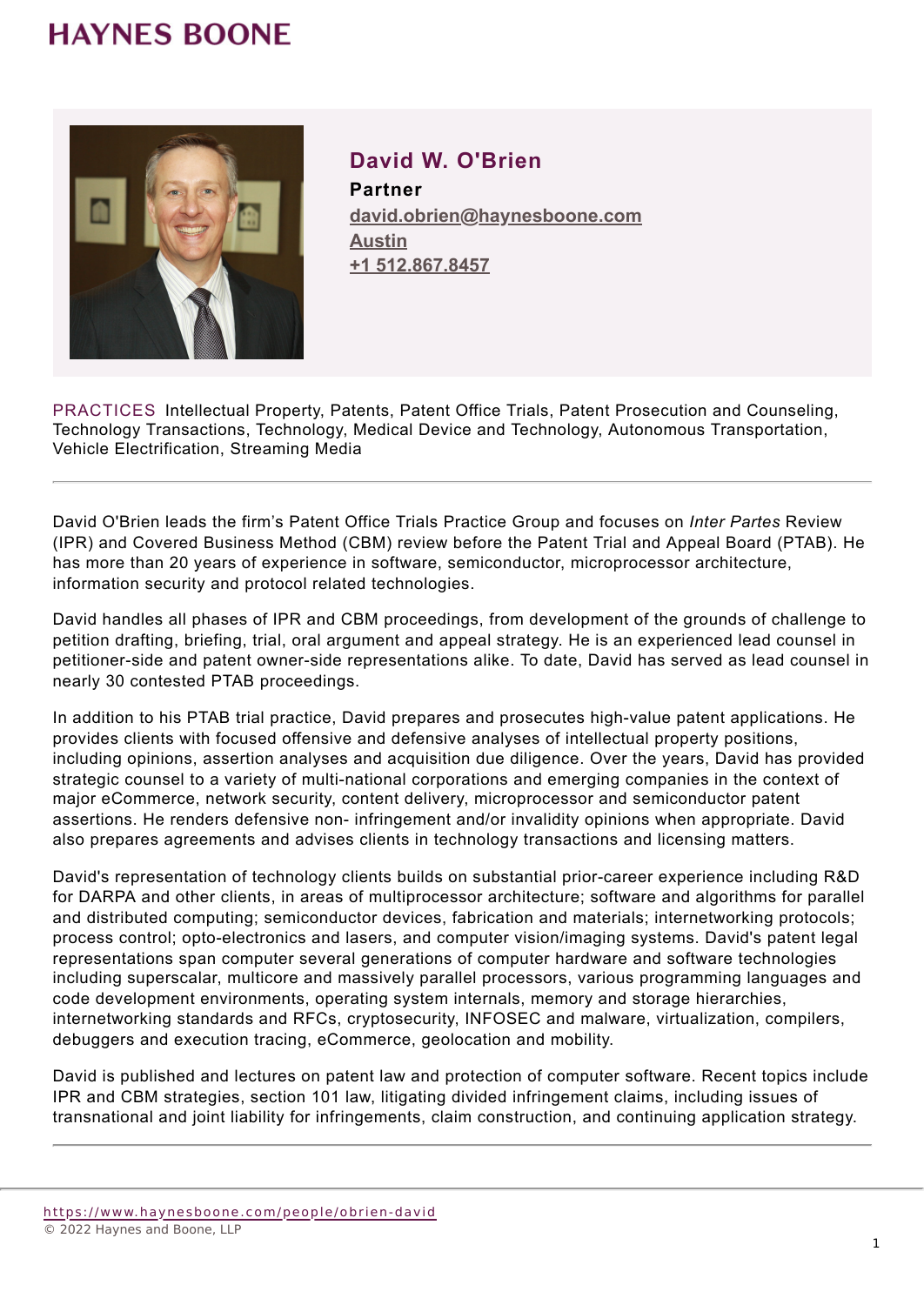### **QUALIFICATIONS**

#### **EDUCATION**

- B.S.E.E., Electrical Engineering, Cornell University, 1986
- M.S.E., Electrical and Computer Engineering, University of Texas at Austin, 1987
- J.D., University of Texas School of Law, 1995, *with honors*

#### **ADMISSIONS**

- Texas
- U.S. Patent and Trademark Office

#### **PUBLICATIONS AND SPEAKING ENGAGEMENTS**

- "PTAB/TTAB Judges' Panel Discussion," moderator, Austin IPLA, Austin, TX, January 22, 2020.
- "IPR Strategy: Claim Construction and Estoppel Considerations," moderator, Berkeley-Stanford Advanced Patent Law Institute: Silicon Valley, Palo, Alto, CA, December 13, 2019.
- "Party Crashers: the Role of Latent 101 and 112 Issues Arising in Post-Grant Matters," panelist, PTAB Bar Association Annual Conference, Washington, DC, March 14, 2019.
- "Developments at the PTAB and the Federal Circuit," panelist, Stanford Law School's IP Law and the Biosciences Conference, Stanford, California, April 26, 2018.
- "PTAB Practice and Strategy," speaker, 18th Annual Berkeley-Stanford Advanced Patent Law Institute, Mountain View, CA, December 15, 2017.
- "Advanced IPR Topics Panel with Q&A," panelist, Chicago Regional IPR Seminar, Chicago, December 7, 2017.
- "Mastering the "Ins and Outs" of Selecting and Authenticating the Best Prior Art References," Post-Grant PTO Proceedings: Practical Strategies and Insights for IPR PGR and CBM Review, New York, NY, May 10-11, 2017.
- "PTAB Trial Proceedings A Boot Camp & Advanced Practice Before the PTAB," panelist, PTAB Bench Bar Conference, Plano, TX, October 18-20, 2016.
- "PTAB Trials: Lessons Learned from the Perspective of Practitioners and In-House Counsel" with Gregory Huh, 17th Annual IP Symposium, The University of Texas School of Law, Austin, TX, March 4, 2016.
- "Post-Grant Review" with M. Kocialski and W. Stacy, 2016 Intellectual Property Symposium: Future World IP, University of Denver School of Law, Denver, CO, February 5, 2016.
- "The Rise of PTAB: Hot topics and Strategies" with S. DeBruine, E. Lamison and T. Stanek Rea, 16th Annual Advanced Patent Law Institute: Silicon Valley, Palo Alto, CA, December 11, 2015.
- "Lessons from Proxyconn: First Federal Circuit Reversal of an IPR," panelist, Intellectual Property Owners Association Chat Channel discussion, July 7, 2015.
- "Practice Before the PTAB in IPRs and CBMRs," panelist (with Steve Baughman, Judge Peter Chen, Dr. Rose Thiessen and Lee Van Pelt, Stanford Symposium on The PTO and the Courts, April 17-18, 2015.
- "Post-Grant Patent Trials 'Lessons Learned' Part I: Petition & Pre-Trial," panelist (with Peter Ayers and Michael Rosato), 2014 Advanced Patent Law Institute, Austin, November 6, 2014.
- "Joint or Divided Infringement after SCOTUS Decision(s) in *Akamai v. Limelight*," in-house CLE presentation for major semiconductor company, August 26, 2014.
- "Supreme Court Hedges Risk for Defendant CLS Bank on Business Method Patentability," with Kenneth Parker and Richard Rochford, IP Beacon, June 21, 2014.
- "Highly-Anticipated *en Banc* Decision in *CLS Bank International v. Alice Corp.* Provides Little Clear Guidance," IP Beacon, June 3, 2013.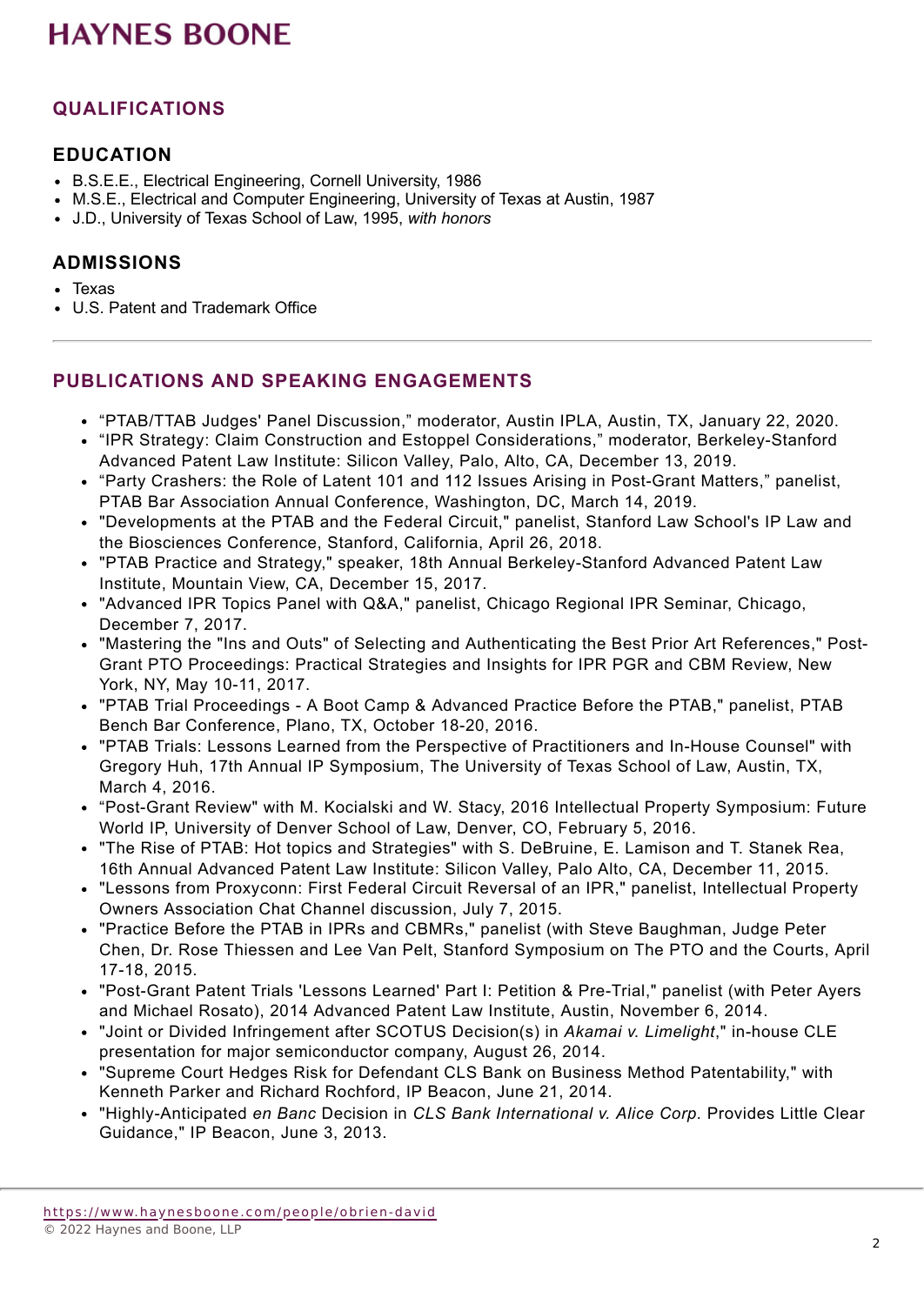- "2014 General Counsel Panel," Moderator, Association of Corporate Counsel, Austin Chapter, Austin, TX, March 25, 2014.
- "Joint or Divided Infringement after Akamai/McKesson (en banc)," 2012 Advanced Patent Law Institute, Palo Alto, California, December 7, 2012.
- "Joint or Divided Infringement," co-presenter with Mark A. Lemley, 2011 Advanced Patent Law Institute, Palo Alto, California, December 8, 2011 and Austin, Texas, October 28, 2011.
- "Capability Claiming," co-presenter with Mark A. Lemley, 2011 Advanced Patent Law Institute, Austin, Texas, October 28, 2011.

#### **PROFESSIONAL AFFILIATIONS AND ENGAGEMENTS**

- American Intellectual Property Law Association (AIPLA)
- Intellectual Property Owners Association (IPO), Post-Grant Patent Office Practice Committee
- PTAB Bar Association, Trials Committee
- Institute of Electrical and Electronics Engineers (IEEE)
- Association for Computing Machinery (ACM)
- Hon. Lee Yeakel, Austin Intellectual Property Inn of Court, Master of the Bench, Barrister, 2010present
- Austin Intellectual Property Law Association (Austin IPLA), President, 2010, Board of Directors, 2007-2011

#### **SELECTED CLIENT REPRESENTATIONS**

- Successfully challenged patents (for petitioners in IPR) asserted against major technology companies concerning cloud/hosting services, multimedia/MPEG-oriented microprocessors, computer-aided software engineering/design (CASE/CASD) environments, and geographic information system (GIS) and mapping systems.
- Successfully defended (for patent owners in IPR and CBM) patented DOCSIS 3 modem/channel bonding, voice over internet protocol (VOIP), telecom system provisioning, and product/service configuration and eCommerce technologies.
- Prepared *amicus* briefing to the Supreme Court of the United States (SCOTUS) relative to international exhaustion questions presented in *Impression Products v. Lexmark International*.
- Manages and develops portfolios; prepares and prosecutes high-value patents for major semiconductor, microprocessor, software, and network security clients; manages and directs other attorneys in furtherance of client engagements.
- Successfully identified targets and developed infringement proofs for client patent assertion program generating \$3 million to \$5 million annual licensing revenue.
- Counsels clients regarding portfolio coverage, filing and prosecution strategy, appeals, reexamination/reissue and licensing value; prepares and negotiates licenses (in and out); conducts/contributes to due diligence investigations.
- Advised major telecommunications client regarding claim constructions, post-verdict proceedings and appeal relative to district court and ITC actions in major third party patent dispute involving communications semiconductors.
- Provided general litigation counsel with targeted and effective patent-related legal advice that resulted in business-ending injunction for opposing party and repatriation of misappropriated intellectual property; prepared dispositive motions for related actions in state and federal court.
- Developed non-infringement and invalidity positions relative to counterclaims in client patent assertion; contributed to resolution of matter with a \$5 million settlement for client.